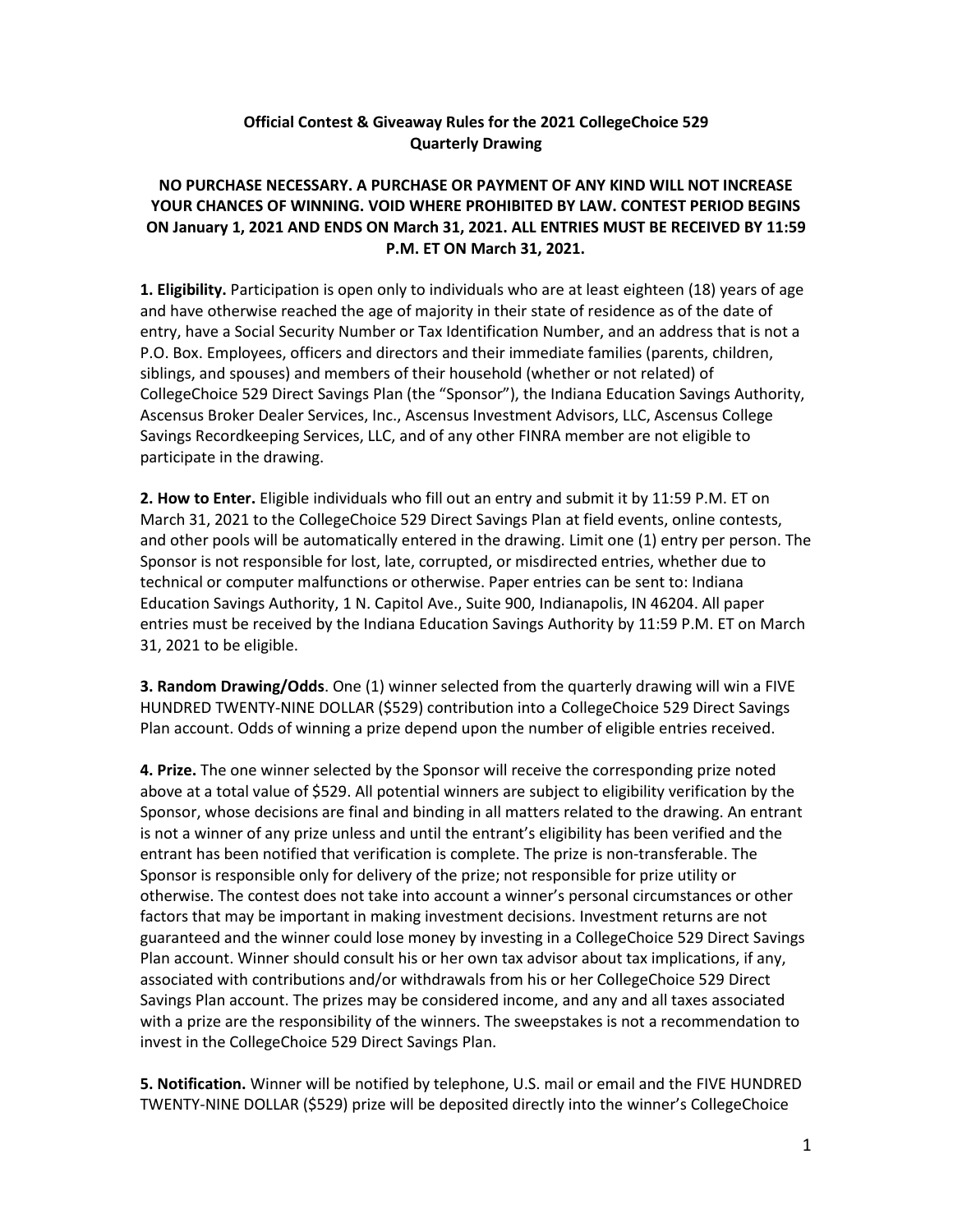529 Savings Plan account. Allow 8-12 weeks following the date of the actual drawing for confirmation of a prize. In the event the winner does not have an existing CollegeChoice 529 Direct Savings Plan account, the winner will be required to complete documentation necessary to open an account, including an enrollment form with investment instructions. (A CollegeChoice 529 Direct Savings Plan account is required to be opened in order to deposit the FIVE HUNDRED TWENTY-NINE DOLLAR (\$529) prize, but the selected winner is not required to contribute any additional monies into the account in order to receive the prize.) The prize may be awarded to an alternate winner (selected in a random drawing from among all remaining eligible entrants) if (i) the CollegeChoice 529 Direct Savings Plan account documentation is not returned in good order within fourteen (14) days after mailing to winner; (ii) the winner is not eligible to open a CollegeChoice 529 Direct Savings Plan account; (iii) the winner does not provide investment instructions; (iv) the prize notification letter is returned as undeliverable; or (v) three (3) good faith attempts to contact the winner live by telephone are unsuccessful (no messages will be left).

No more than the stated number of prizes will be awarded. In the event that production, technical, seeding, programming or any other reasons cause more than the stated number of prizes as set forth in these rules to be available and/or claimed, the Sponsor reserves the right to award only the stated number of prizes by a random drawing among all legitimate, unawarded, eligible entrants.

**6. Miscellaneous and Conditions of Participation.** This drawing is void where prohibited or restricted by law, and is subject to all applicable federal, state, and local laws and regulations. Taxes and fees, if any, are the sole responsibility of the winner. By entering the drawing, entrants fully and unconditionally agree to be bound by these rules and the decisions of the Sponsor, which will be final and binding on all matters relating to this drawing, and warrant that (s)he is eligible to participate in this drawing. The Sponsor reserves the right to disqualify any entrant if these drawing rules are not followed, and to change, alter, or amend these drawing rules or to alter, modify, suspend, or terminate the drawing, in its sole discretion, to ensure the fair administration of the drawing or to comply with applicable law.

**7. Release.** Each entrant agrees, except where prohibited by law, to release and discharge, hold harmless and indemnify the Sponsor, its employees, agents and representatives, officers and directors and their immediate families, successors and assigns, and all others associated with the development and execution of this drawing, from any and all tax liability that may be imposed or associated with receipt or use of the prize, and from and against any and all claims, actions, proceedings, and liability for any damages, expenses, fees, injury or losses sustained in connection with the receipt, ownership, use or misuse of the prize or while traveling to, preparing for, or participating in any drawing-related activity.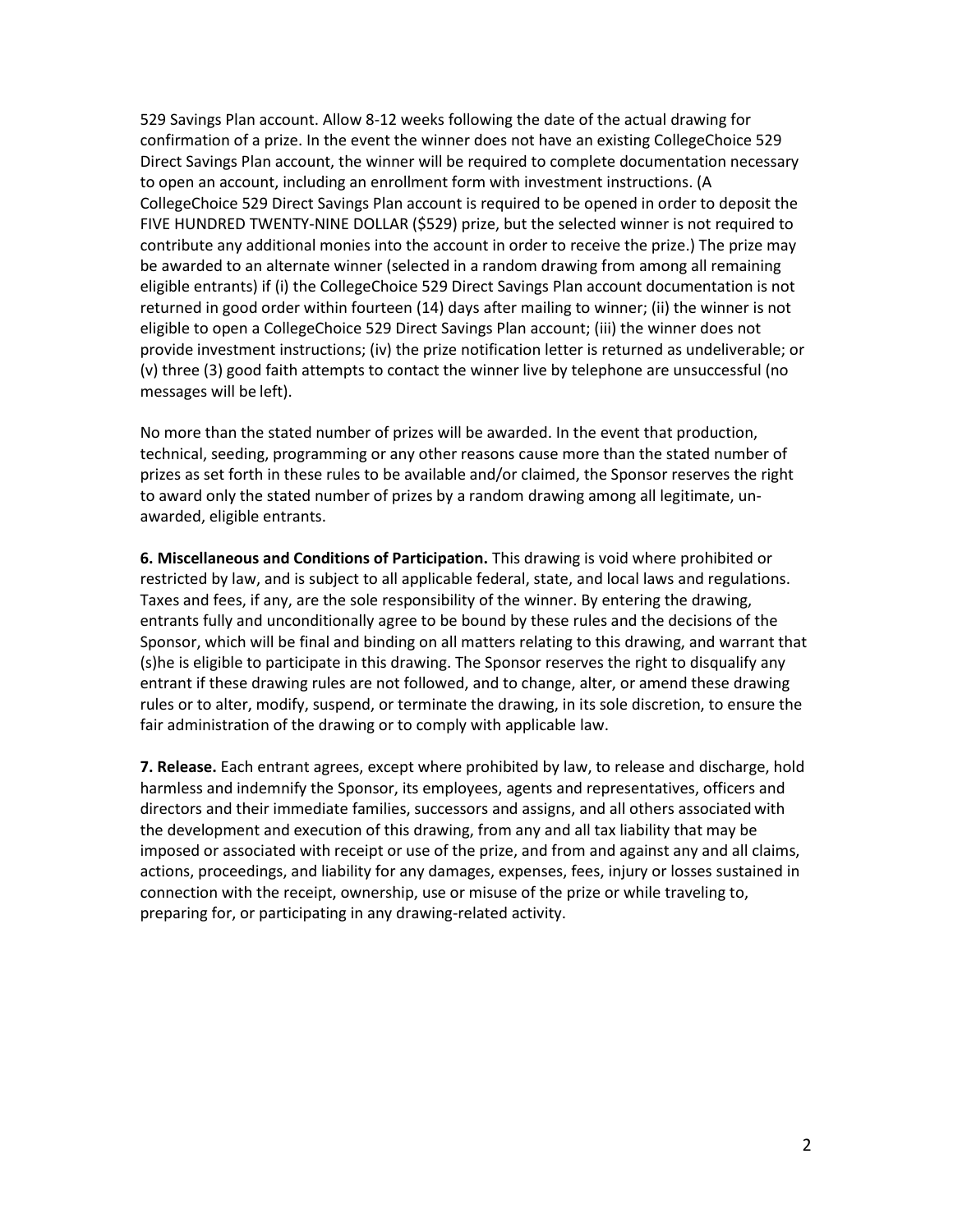**8. Publicity.** Except where prohibited by law, by entering the drawing or by winning, entrants grant to the Sponsor the right to publicize the entrant's name, photograph, image, likeness, voice, statements, and biographical information in all manner and media, worldwide, in perpetuity, for advertising, trade, and promotion purposes without compensation and without opportunity for review.

**9. Limitations of Liability.** The Sponsor, its employees, agents and representatives, officers and directors and their immediate families, successors and assigns, and all others associated with the development and execution of this drawing shall have no responsibility or liability for (i) any incorrect or inaccurate information, whether caused by entrants, printing errors or by any of the equipment or programming associated with or utilized in the drawing; (ii) technical failures of any kind, including, but not limited to, malfunctions, interruptions or disconnections in telephone lines or network hardware or software; (iii) unauthorized human intervention in any part of the entry process or the drawing; (iv) technical or human error which may occur in the administration of the drawing; or (v) failed, incomplete, garbled, jumbled, corrupted or delayed computer transmissions which may limit an individual's ability to enter the drawing, including any injury or damage to entrant's or any other person's computer relating to or resulting from entering the drawing or downloading any materials related to the drawing.

**10. Entrant's Personal Information.** Information collected from entrants will be maintained by the Sponsor and its representatives in accordance with applicable federal and state consumer privacy laws, rules and regulations.

**11. Copy of Rules/List of Winners.** For a copy of these rules and/or a list of winners'names, send your request and a self-addressed envelope to the sponsor address listed below.

**12. Sponsor.** Indiana Education Savings Authority 1 N. Capitol Ave., Suite 900 Indianapolis, IN 46204.

**For more information about the CollegeChoice 529 Direct Savings Plan (CollegeChoice 529), call 1.866.485.9415 or visit [www.collegechoicedirect.com t](http://www.collegechoicedirect.com/)o obtain a Disclosure Booklet, which includes investment objectives, risks, charges, expenses, and other important information; read and consider it carefully before investing. Ascensus Broker Dealer Services, Inc. (ABD) is Distributor of CollegeChoice 529.**

**Please Note: Before investing in any 529 plan, you should consider whether your or the beneficiary's home state offers a 529 plan that provides its taxpayers with favorable state tax and other benefits such as financial aid, scholarship funds, and protection from creditors that may only be available through an investment in the home state's 529 plan, and which are not available through an investment in the Plan. Therefore, please consult your financial, tax, or**